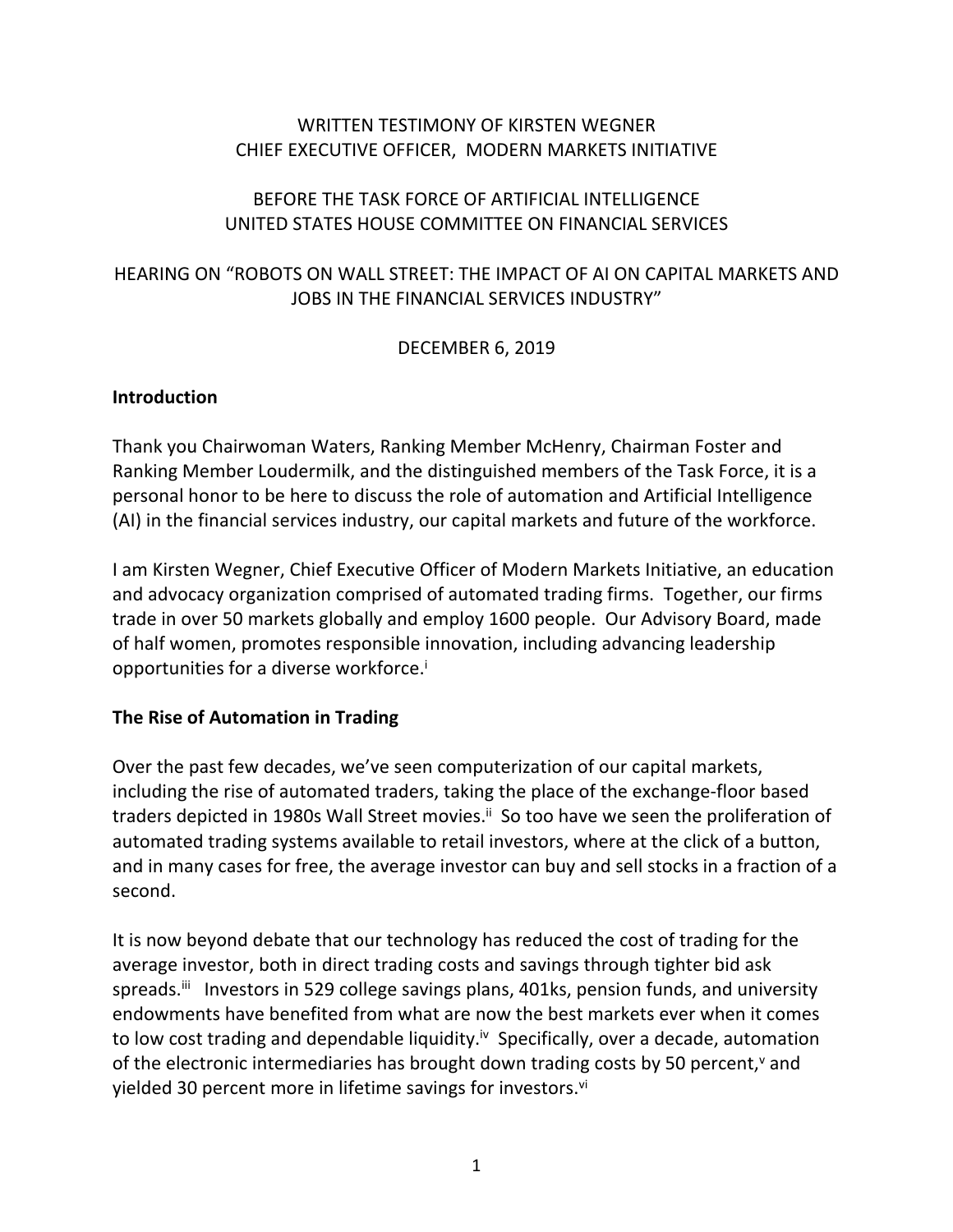## **Future Automation and Rise of AI**

As the pace of technology continues to quicken and companies continue to innovate, we can anticipate further growth in automation and AI in these areas:

- **Asset management industry** –AI will likely be used by robo-advisors and others for "Know Your Customer" services to understand risk tolerance, investment goals, and to help humans make more informed decisions, and deliver performance results in an increasingly competitive and global industry.
- **"Regtech" space –** AI will be used to deliver more detailed, accurate, and timely reporting and compliance functionality, likely at cost-savings.
- **Fraud Detection and Cyber-Defense** –AI will be in demand for faster, and more accurate detection, surveillance, and reporting of domestic and international bad actors to protect the capital markets and public.

#### **Key Take-Aways**

As we step back and look more broadly at the future of AI and further automation in our capital markets, I would like to discuss four key take-aways.

## **1. GLOBAL COMPETITION IN AI AND AUTOMATION DRIVING EFFICIENCIES, COST SAVINGS IN DECISION-MAKING**

Today the U.S. is the place where international companies come to list, and where international investors come to invest. As further automation and AI capacity emerges, U.S. companies will need to innovate and invest in leading technology to continue to compete in a global marketplace. It is anticipated that this competition to adopt the latest AI technologies will make human decision making more efficient in terms of speed, processing time, depth of data, and will confer further efficiencies and cost savings for all U.S. investors. Already, competition in the markets has resulted in near-zero commission online trading from Fidelity, Charles Schwab and Robinhood. Similarly, automated trading has brought overall trading costs down to a fraction of the price from decades ago.

As we look ahead, we can see AI and competition on pricing to further deliver savings to investors in the form of robo-advisors, ETFs, and other areas of our capital markets.<sup>vii</sup> Moreover, it will be vital for U.S. financial firms to continue to innovate to compete in a global economy and keep America's capital markets the world leader.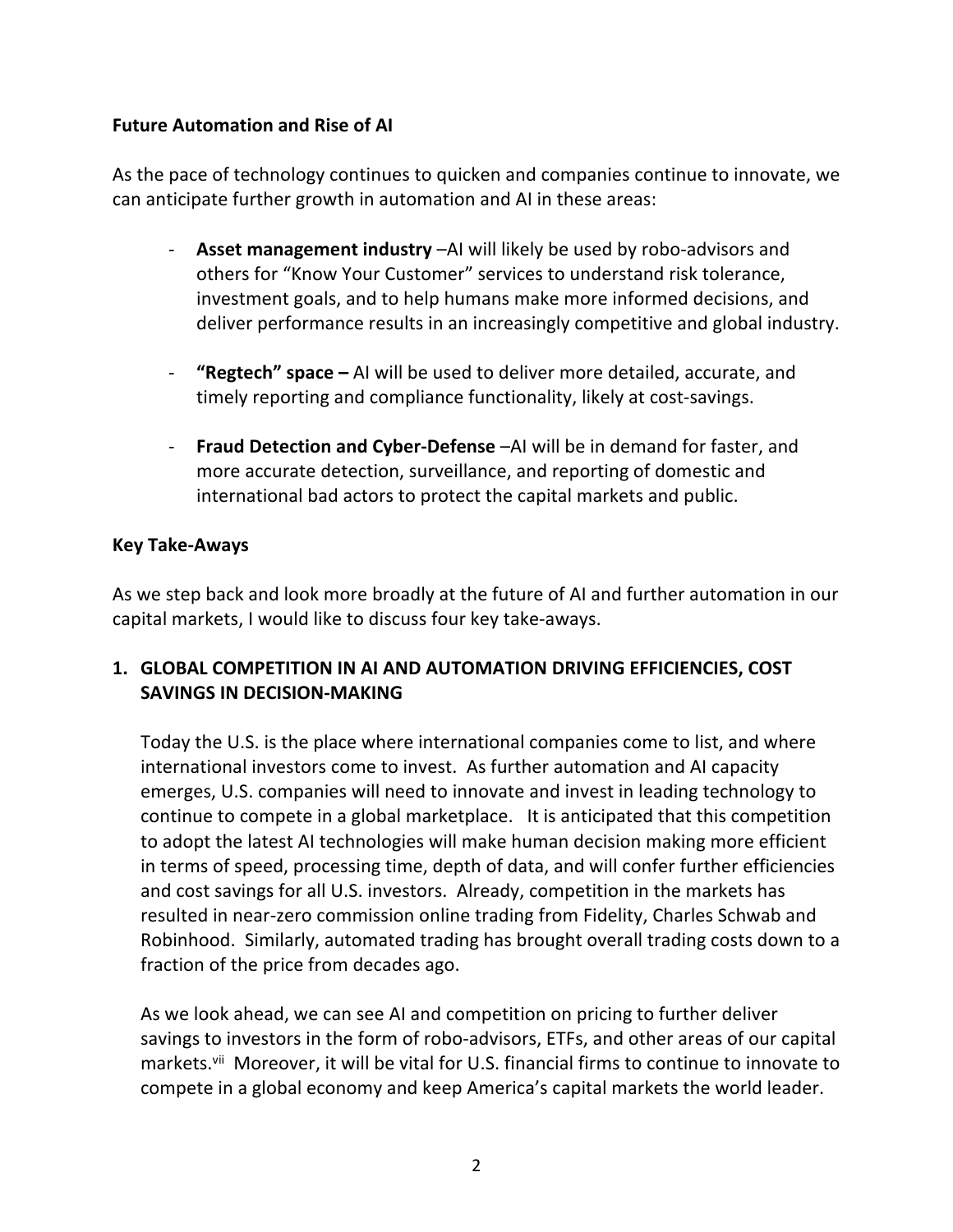## 2. **ROBOCOP: AI FOR SURVEILLANCE, CYBER SECURITY, AND FRAUD DETECTION**

Second, artificial intelligence will become of increasing value for firms and regulators to police against cyber-risk, irregular trading, illegal speculation and fraud, and we can anticipate an expansion of an area known as "regtech."

Through public-private partnerships, private firms can play a role in working with regulators to share resources on AI and cutting edge technology. For example, since 2017, several Modern Markets Initiative members have welcomed the opportunity to work together with FINRA in a private-public partnership, contributing their private sector know-how, to deploy artificial intelligence to surveille the market.<sup>viii</sup> Automated trading firms are incented to detect bad actors as they, too, can be victims of fraud.

Further, "Regtech," is a growing space in which companies offer technology to other companies and regulators to help humans manage decision-making and processes for regulatory purposes. It is often faster, more efficient and comes with a cost savings to better deploy the limited government resources of regulators. Examples of regtech include:

- o Monitoring, reporting, and compliance of regulatory filings
- $\circ$  Loan origination processing, in the lending space
- o Processing of filings received by regulators
- o Help for regulators to identify misconduct and illegal trading through regulatory filings or other data.<sup>ix</sup>

As bad actors become more sophisticated, it is vital that financial regulators have the funding resources, technological capacity, and access to AI and automated technologies to be a strong and effective cop on the beat.<sup>x</sup>

# **3. DATA: THE FUEL OF AI; DEMAND FOR ALTERNATIVE DATA**

As the technology for AI systems matures, we can expect to see an increased demand for high quality, robust data – including alternative data, used to obtain insight into the investment process – to provide the crude oil for the engines of AI. $x$ <sup>i</sup> This will entail large quantities of data, including alternative data, too vast and complex for humans, alone, to digest.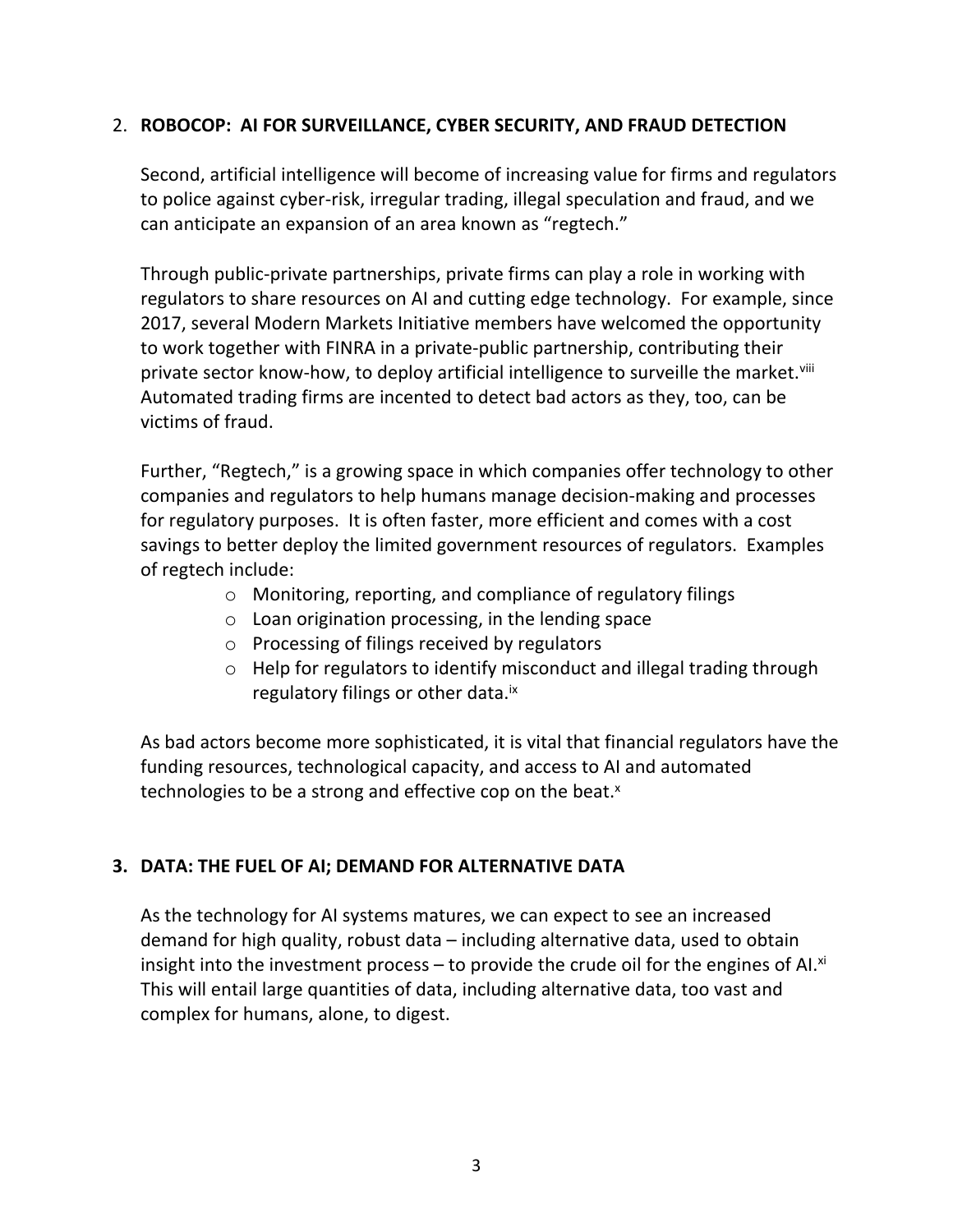Policy questions in the future are likely to arise regarding:

- integrity of alternative data sets and algorithms used to process data, including nondiscrimination in consumer finance fields such as mortgages and lending
- cost of data and access to such data
- intellectual property rights, ownership rights, and privacy rights of data
- competition and antitrust questions related to data ownership<sup>xii</sup>

A positive discussion point on usage of alternative data has centered on helping establish credit history for the underbanked.<sup>xiii</sup> This is an example of responsible innovation that policy-makers should encourage.

Notably, algorithmic bias is an area for which you have invited discussion. Academic research has been conducted on questions of potential risk in algorithmic bias, even unintentionally, to be modeled into statistical analysis regarding consumer lending, for example: mortgage origination, credit scoring, consumer lending, and other  $area: x^i v$  Generally, I think it is vital that industry participants share information with one another on addressing this issue, mitigating against risk of discrimination, establishment best practices, and, where applicable, consider use of ethics officers collectively (within the "regtech space") or individually within firms to mitigate against algorithmic bias.

# **4. FUTURE OF WORKFORCE: JOBS LOST, JOBS GAINED, INCLUSION**

Worries of robots replacing humans have been around since the start of the century – and the fear of automation replacing workers has been around since the beginning of the industrial revolution.<sup>xv</sup>

What I can tell you is this: AI and automation can and should be a *tool*, rather than a *replacement*, for humans.<sup>xvi</sup> Some jobs will disappear, and others will grow. We can expect to see declines in: office support, xvii administrative/compliance, and manual trading.<sup>xviii</sup>

We can expect to see growth in "computer occupations," anticipated to increase by 12% in the next decade. xix We will see growth in jobs related to the transmission, storage, security, privacy, and integrity of data that fuels the AI economy.

There is a massive demand in virtually all sectors of our economy, particularly in the financial sector, for qualified technology talent.<sup>xx</sup> To ensure that a diverse and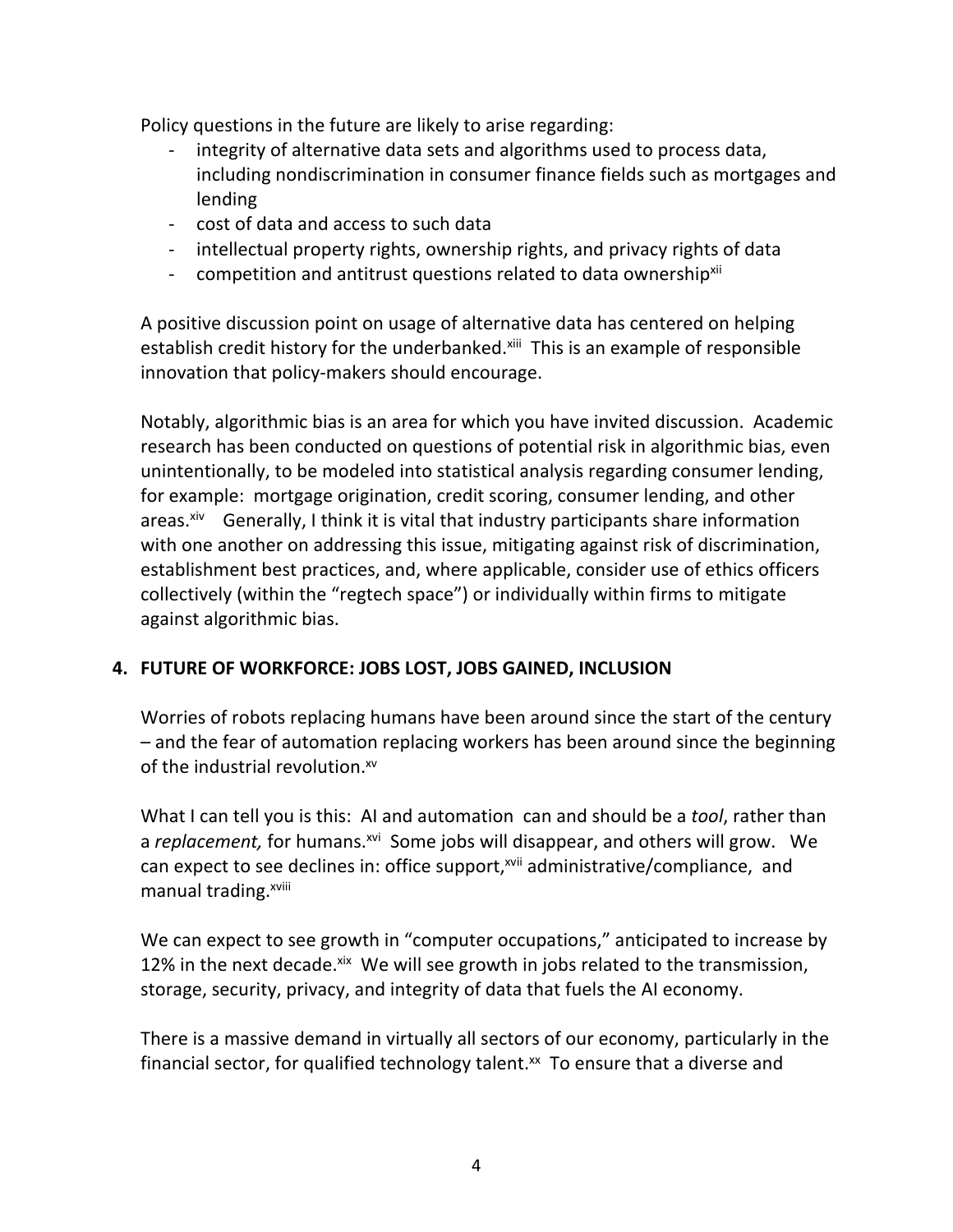prepared workforce share in the up-side of growth of AI, public policy makers and private sector employers should consider the following:

- Promote private-public educational partnerships for STEM fields, beginning in middle school, in geographically diverse regions nationwide to engage and encourage youth to explore careers in technology and programming.<sup>xxi</sup>
- Educational institutions should consider offering two-year degrees in technology fields, in addition or alternative to four year degrees, to reduce student debt obligations and allow students to enter the STEM workforce.<sup>xxii</sup>
- Public-private apprenticeships for summers between high school and college, in the areas of STEM, to expose and recruit women and minorities to these fields.<sup>xxiii</sup>
- Investment in reskilling current employees, supporting mobility and job rotation to growth areas.<sup>xxiv</sup>
- Promote women and minorities in leadership in the private sector and government.<sup>xxv</sup>

Notably, the current baseline of participation of women, and in particular women of color, in the financial sector leaves room for substantial improvement and it is vital that policymakers include diversity as part of discussions over responsible innovation.<sup>xxvi</sup> According to The Institute for Women's Policy Research on AI, social policy is needed for access to training and employment, as well as social policy to improve equity going forward, such that women, and in particular minority women, may enter "high tech" occupations such as software engineering. XXVII

## **Conclusion**

A skilled workforce for tomorrow's Wall Street is only as good as companies there to invest in technology and AI and hire more employees. Lawmakers should promote policies that encourage responsible private sector innovation, reward innovative companies and allow the U.S. capital markets to remain a global leader in the innovation economy.

I appreciate the opportunity to present my views to the Committee today and I look forward to answering any questions you may have.

###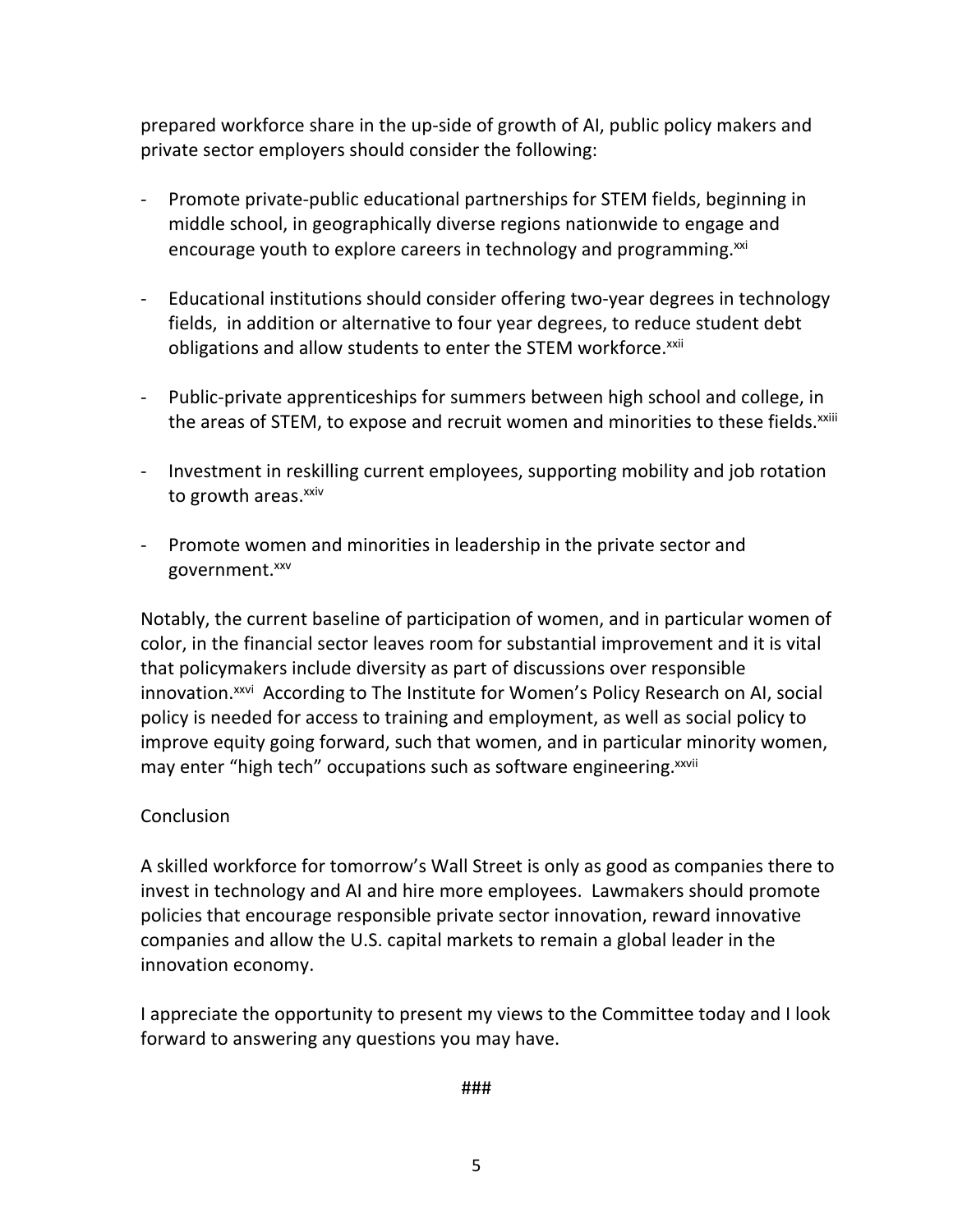<sup>i</sup> Established by MMI in Q4 2017, the MMI Advisory Board is dedicated to promoting core values and mission, with one of our five core stated goals since then of "promoting women in technology/innovation." *See*  https://www.modernmarketsinitiative.org/leadership.

ii See 1980s floor-based traders in popular culture movies such as *Wall Street* (1987), *Trading Places* (1983), and *Dealers* (1989). There have been specialists, or market intermediaries, at the exchanges since their establishment, providing an intermediary role between a buyer and a seller, matching the so called "bid" or price one is willing to buy a stock, and an "ask" or the price one is willing to sell a stock. Thus, we have the so-called "bid-ask" spread that the intermediaries match. With a human on an exchange as intermediary, in 1988 the bid-ask spread such that a market maker netted four cents in profit for every share they traded. With electronic intermediation through HFT – with humans programming computers, rather than humans on a trading floor – the bid-ask spread such that by 2010 electronic intermediaries were making 0.07 of a cent per trade, or 50 times less than humans on the trading floors. *See* Harold S. Bradley and Robert E. Litan " Choking the Recovery: Why More Companies Aren't Going Public And Unrecognized Risks Of Future Market Disruptions," (Nov. 8, 2010)(The authors found that in 1988, the typical market maker netted about four cents in profit for every share traded. In contrast, the typical HFT today reportedly nets 7/100 of a cent or less for every share traded. In short, the HFTs are willing to work for 98 percent less than what the average market marker of yesteryear made.)

- iii Academic literature, studies, statements on the cost savings benefits of automation of the markets to investors: Vincent Van Kervel and Albert J. Menkveld, "High-Frequency Trading around Large Institutional Orders" (Jan 29, 2016) (HFT provides liquidity for six hours to large buy side orders, to their benefit, and in doing so challenges the belief that HFT profits from quick "electronic front-running." This prolonged period of HFT leaning reduces institutional trading costs by 39% and by extension all the individual investors they represent.")
	- Hal Scott, "Why U.S. Investors are Better Off Today," Washington Times, (January 21, 2016). (Vanguard estimates that the shift from the old market structure to today's automated market structure has reduced trading costs by 35-60 percent, resulting in a 32% greater yield for long-term investors.)
	- "Remarks of Chairman Timothy Massad before the Global Exchange and Brokerage Conference (New York)," (June 3, 2015), Speech of Former CFTC Chair Tim Massad, ("Numerous studies – including the recently released UK Foresight HFT project – have shown that transaction costs for both retail and institutional traders decreased substantially with the growth of high-frequency trading.")
	- Barbara Novick, et al., "US Equity Market Structure: An Investor Perspective," Blackrock Viewpoint, (April 2014)([Electronic market making] brings tangible benefits to our clients through tighter spreads.")
	- Terrence Hendershott, Charles Jones, Albert J. Menkveld, "Does algorithmic trading improve liquidity?" Journal of Finance, VOL. LXVI, NO. 1, (February 2011), 66(1):1-33 (lead article). Finalist, Smith-Breeden best paper prize.
	- Charles Jones, Erik Sirri, "Examining the Main Street benefits of our modern financial markets" (March 2010) Center for Capital Markets Competitiveness, U.S. Chamber of Commerce. ("Lower trading costs and retirement savings - Our markets help investors manage their financial well-being and retirement needs. Lower trading costs mean investors can keep a bigger part of their nest eggs. Twenty years ago, buying a few hundred shares of stock would have taken several minutes and could have easily cost over \$100. Today, this trade can happen in seconds with the click of a mouse and is likely to cost less than \$10."…Our modern financial markets enable the real economy and are fundamental to our nation's economic prosperity. It is critical that policymakers understand that our markets are increasingly global and investors and companies have a choice of where to turn for their financial needs.")

iv For further information on automated trading and liquidity, including in times of volatility, please see:

Prof. Terrence Hendershott, Haas School of Business University of California at Berkeley, Ryan Riordan, Department of Economics and Business Engineering Karlsruhe Institute of Technology, "Algorithmic Trading and Information" (August 18, 2009), (algorithmic trading "contributes more to the discovery of the efficient price than human trading. Contrary to conventional wisdom we find no evidence of AT behavior that would contribute to volatility beyond making.");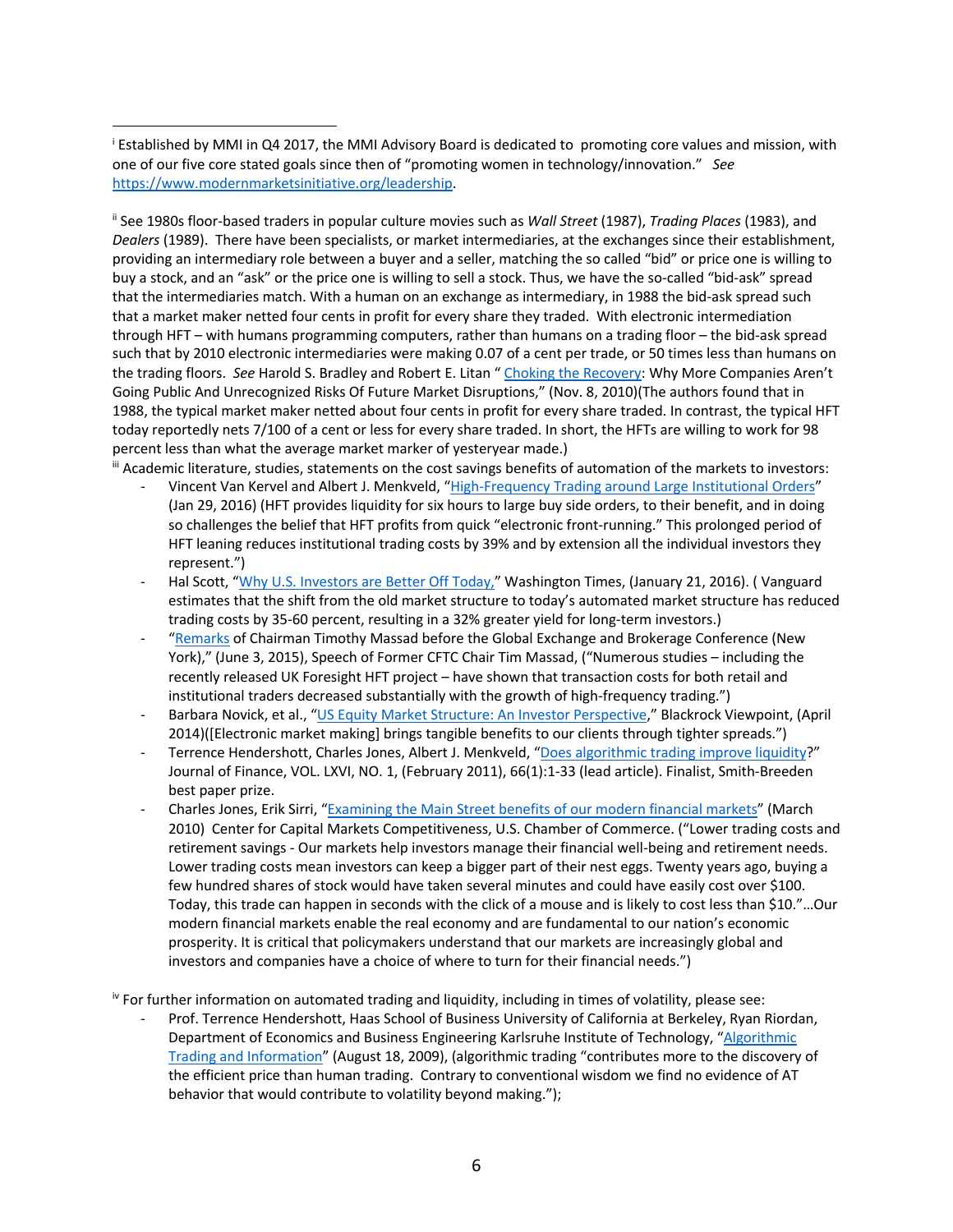Austin Gerig, Division of Economic and Risk Analysis U.S. Securities and Exchange Commission, David Michayluk, Finance Discipline Group University of Technology, Sydney, Division of Economic and Risk Analysis (DERA) – Automated Liquidity Provision, (The authors create a model showing how automated HFT liquidity providers set more efficient prices, increase informed and decrease uninformed traders' transaction costs, and have no effect on volatility).

- *-* "HFT Supplies Dependable Liquidity During Market Volatility," Modern Markets Initiative, (February 16, 2018) *at* https://www.modernmarketsinitiative.org/latest-news/2018/12/14/hft-supplies-dependableliquidity-during-market-volatility.
- "Market volatility ensures a larger role for FinTech in 2019," Kirsten Wegner, The Hill (January 9, 2019)
- Comerton-Forte, C., Hendershott , T., Jones, C. M., Moulton, P. C., & Seasholes, M. S. (2010). "Time variation in liquidity: The role of market-maker inventories and revenues]". (The authors show that market-maker balance sheet and income statement variables explain time variation in liquidity, suggesting liquidity-supplier financing constraints matter).

<sup>v</sup> Menkveld, Albert J., "The Economics of High-Frequency Trading: Taking Stock" (June 1, 2016). Annual Review of Financial Economics, Volume 8, Forthcoming. Available at SSRN: https://ssrn.com/abstract=2787542 (In the decade of migration to electronic trading and HFT arrival, transaction cost decreased by over 50% for both retail and institutional investors.")

vi April 21, 2010: Vanguard Comment letter on SEC Concept Release on Equity Market Structure ("...we conservatively estimate that transaction costs have declined 50 bps, or 100 bps round trip. For example, if an average actively managed equity mutual fund with a 100% turnover ratio would currently provide an annual return of 9%, the same fund would have returned 8% per year without the reduction in transaction costs over the past decade. Today's investor with a 30 year time horizon would see a \$10,000 investment in such a fund grow to approximately \$132,000 in 30 years, compared to approximately \$100,000 with the hypothetical return of 8% associated with the higher transaction costs. Thus, any analysis of "high frequency trading" must recognize the corresponding benefits that long-term investors have experienced through tighter spreads and increased liquidity.")

vii In April 2019, FINRA formed an "Office of Innovation" to conduct thoughtful research on the current and potential applications of AI on financial services industry. Haimera Workie, the inaugural chair of this group, is an excellent resource for information on general questions of impact of fintech and AI on the capital markets. *See*  https://www.finra.org/media-center/news-releases/2019/finra-forms-office-financial-innovation-announceshaimera-workie-head.

viii Market Surveillance Advisory Group in FINRA's Special Notice (March 21, 2017) (Notice announces the establishment of group to work with FINRA on initiatives to utilize artificial intelligence and technology to detect bad actors, e.g. spoofers and others, and report to FINRA; several MMI member firms are participants).

IX "See Financial institutions have been making limited headway in cutting the cost of complying with increasing post-crisis regulation. That may be changing." PWC, https://www.pwc.com/us/en/industries/financialservices/research-institute/top-issues/regtech.html

<sup>x</sup> Regulators can work with FINRA and SROs to build better, multi-layered approaches to detecting market disruption, to enhance kill switches, and deter market disruptions. Discussed by the SEC in 2013, a "kill switch" is a mechanism "pursuant to which one or more limits could be established by a trading venue so that if a participant exceeded those limits, the trading venue could stop accepting incoming orders from the participant30 — in essence, a "kill switch" that would stop further trading." *See* "Addressing Market Instability through Informed and Smart Regulation, Commissioner Luis A. Aguilar, U.S. Securities and Exchange Commission." *at*  https://www.sec.gov/news/speech/2013-spch022213laahtm. Since then, exchanges such as NASDAQ and NYSE have implemented kill switches as a way to safeguard against market disruption.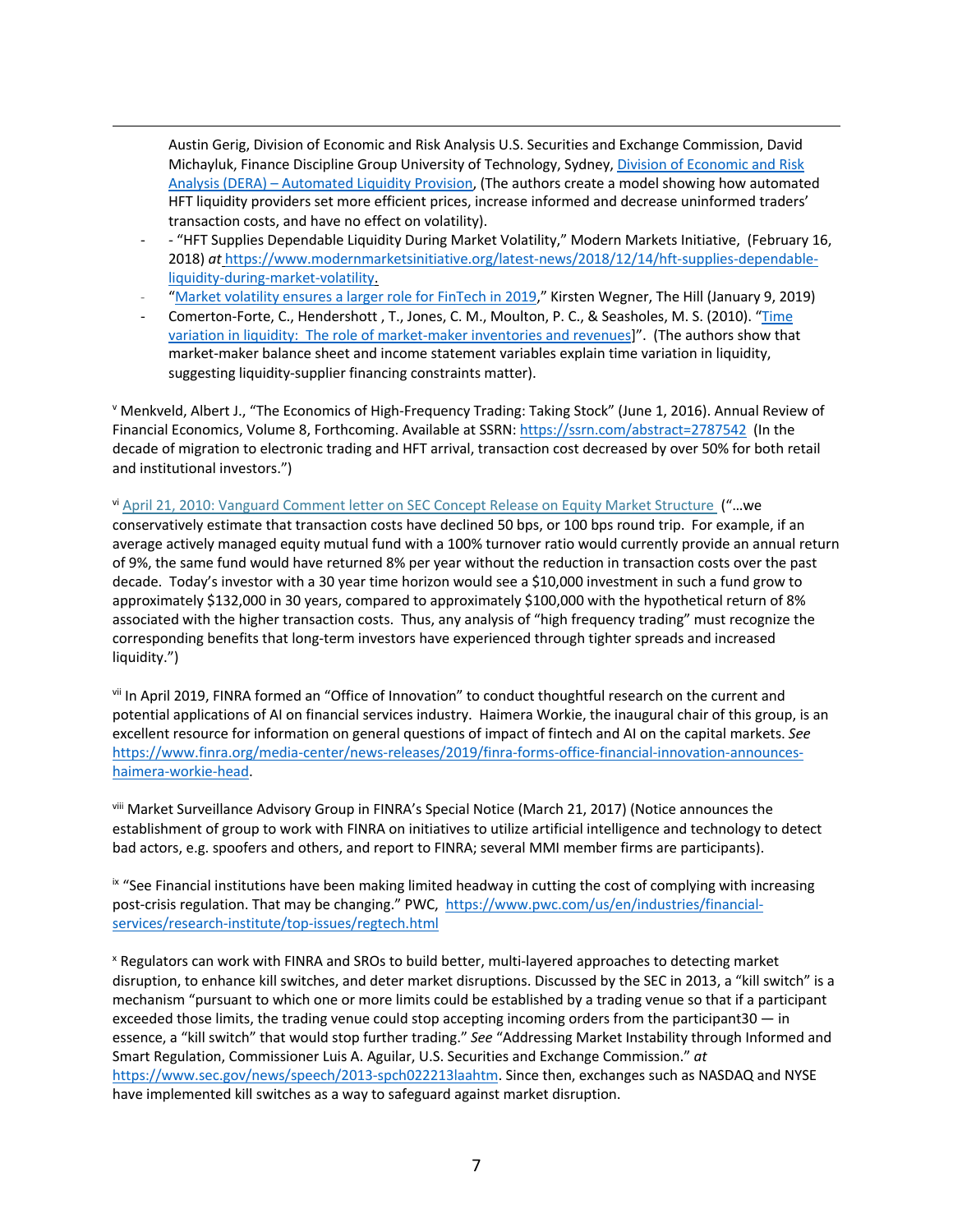xi *See* Deloite: "Alternative data for investment decisions: Today's innovation could be tomorrow's requirement" *See also* "Why investors want alternative data," Z., W. The Economist. (August 22, 2016)("An explosion of data, which has revolutionised industries like health care and advertising already—is at last making itself felt in finance. A cottage industry is springing up to provide investors with data of a kind that will not show up on everybody else's terminal: these are means for measuring a company's performance that do not rely on solely on financial statements or company reports. The providers are themselves a disparate group, pumping out databases ranging from satellite imagery to social-media posts. Though their businesses may look utterly different on the surface, as vendors of data all are competing in the same space. Recent advancements in machine-learning have made it possible for companies to efficiently parse through millions of satellite images a day. Some data providers are now studying pictures of the car parks of big-box retailers to estimate sales, while others are looking at farmland to estimate corn yields.")

xii Testimony of Nicol Turner Lee, Fellow, Center for Technology Innovation, Brookings Institution, House Financial Services Committee Hearing on "Perspectives on Artificial Intelligence: Where We Are and the Next Frontier in Financial Services" (June 26, 2019).

xiii "To Bank the Unbanked, Start Using Alternative Data," Rodrigo Sanabria (August 14, 2018), Center for Financial Inclusion.

xiv "Consumer-Lending Discrimination in the FinTech Era" Bartlett *et al* (November 2019), U.C. Berkeley, *at*  https://faculty.haas.berkeley.edu/morse/research/papers/discrim.pdf.

xv "Robots have been about to take all the jobs for more than 200 years. Is it really different this time?" Louis Anslow (May 16, 2016) (Noting, in relevant part, "Technology has always triggered fears of mass unemployment…. The same persistent fear has been playing out in the pages of newspapers for the last century: In 1921, The New York Times featured a book review titled "Will Machines Devour Man?," …. In 1940s, "Does Machine Displace Man in the Long Run?...In the 1980s, "A Robot is After Your Job.")

xvi "Artificial Intelligence, Automation, and the Economy," Executive Office of the President (December 20, 2016) *at https://obamawhitehouse.archives.gov/sites/whitehouse.gov/files/documents/Artificial-Intelligence-Automation-Economy.PDF* ("CEA has identified four categories of jobs that might experience direct AI-driven growth in the future. Employment in areas where humans engage with existing AI technologies, develop new AI technologies, supervise AI technologies in practice, and facilitate societal shifts that accompany new AI technologies will likely grow.")

xvii "Jobs Lost, Jobs Gained: Workforce Transitions in a Time of Automation," McKinsey Global Institute (December 2017) .

xviii "Five Million Jobs by 2020: the Real Challenge of the Fourth Industrial Revolution," World Economic Forum (Jan. 18, 2016) (Noting, "The Fourth Industrial Revolution, combined with other socio-economic and demographic changes, will transform labour markets in the next five years, leading to a net loss of over 5 million jobs in 15 major developed and emerging economies. Skills and jobs displacement will affect every industry and geographical region, but losses can be offset by job growth in key areas.")

xix "Computer Systems Analyst: Job Outlook," U.S. Department of Labor, Bureau of Labor Statistics (2019)

xx "How to Protect Workers From Job-Stealing Robots: President Obama's chief economist argues that, with the right policies, artificial intelligence can be boon to the labor market, not a threat," Jason Furman, The Atlantic (September 21, 2016).See also "Notes From the AI Frontier Modeling the Impact of AI on the World Economy." McKinsey Global Institute (September 2018) (" Based on early evidence, our average simulation shows around 70 percent of companies adopting at least one of these types of AI technologies by 2030, and less than half of large companies may be using the full range of AI technologies across their organizations. In the aggregate, and netting